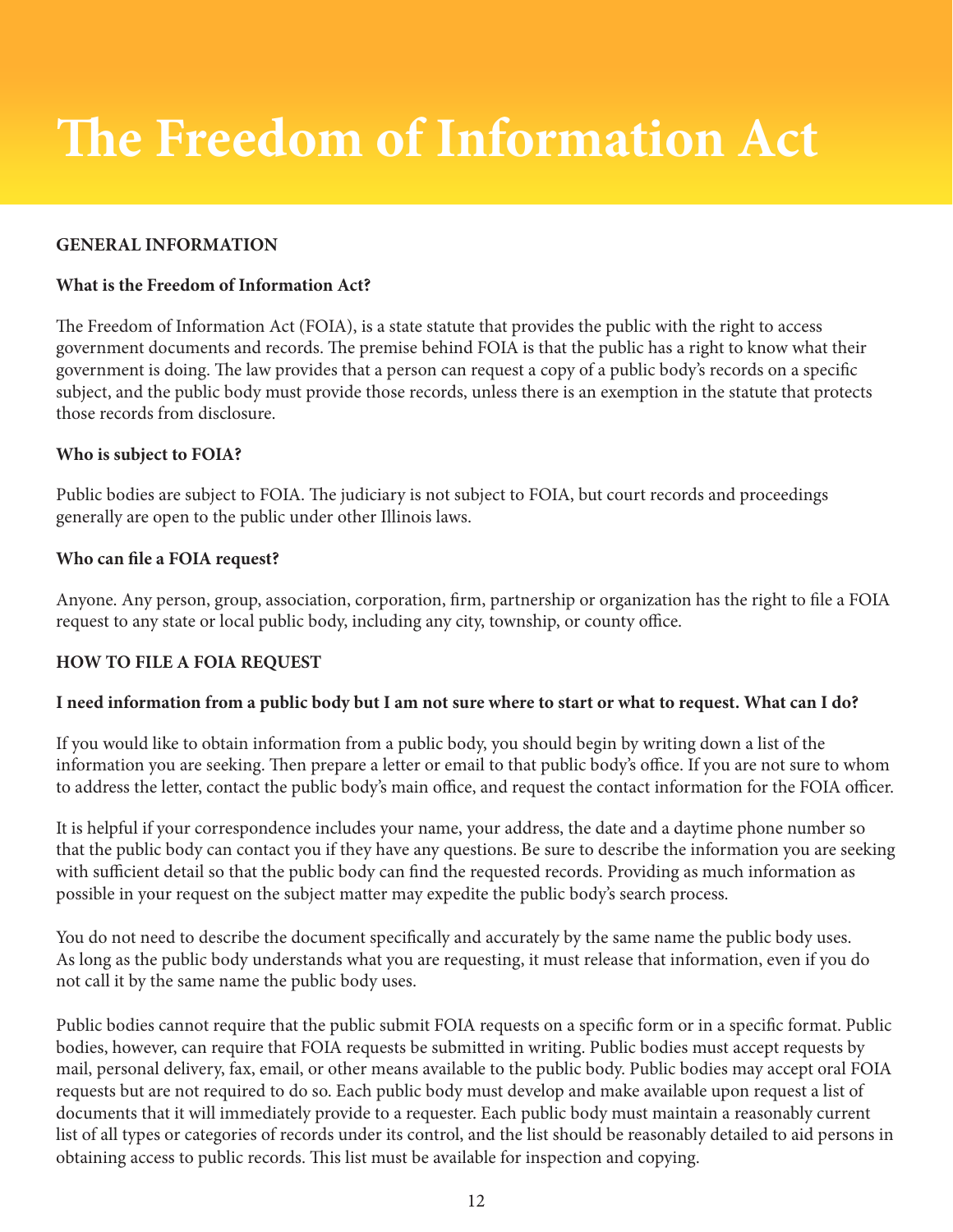# **FOIA Frequently Asked Questions**

## **What should I include in my FOIA request?**

Your written request should include your name, address, the date, and a daytime phone number so that the public body can contact you with any questions. Provide as much information as possible on the subject matter, as this will help expedite the search process.

## **Can a public body require that a FOIA request be submitted on a certain form or in a certain format?**

No. While public bodies may offer a form or website portal for FOIA requests, they cannot reject your request if you do not use a specific method. Public bodies may accept oral FOIA requests but are not required to do so. Public bodies can require that FOIA requests be submitted in writing, but they must accept requests by mail, personal delivery, fax, email or other means available.

## **To whom do I submit a FOIA request?**

FOIA requests should be submitted to the public body's designated FOIA officer. Every public body must prominently display at its office and make certain information available on its website, including the name(s) of its FOIA officer(s). In addition, the public body must display and make available:

- Information on how to submit a FOIA request.
- A brief description of the office, including its purpose, budget and number of employees. Any public body that has a website must also post this information on its website.

## **Is electronic information considered to be a public record?**

Yes. FOIA defines public records to include electronic documents and communications. When a person requests a record that is maintained in an electronic format, the public body must provide it in the electronic format specified by the request if that is feasible. If it is not feasible, the public body must present the information in the format in which it is maintained or in a paper format at the option of the requester. The public body may charge a fee for the actual cost of purchasing the recording medium, such as a CD, but it cannot charge a fee for its search for or review of the information.

## **What if I don't use the same name for a document that the public body uses? Can the public body deny my request for that reason?**

No, the public body cannot deny the request just because you called the document by a different name. You do not need to describe the document specifically and accurately by the same name the public body uses. As long as the public body understands what you are requesting, they must release that information, even if you do not call it by the same name the public body uses.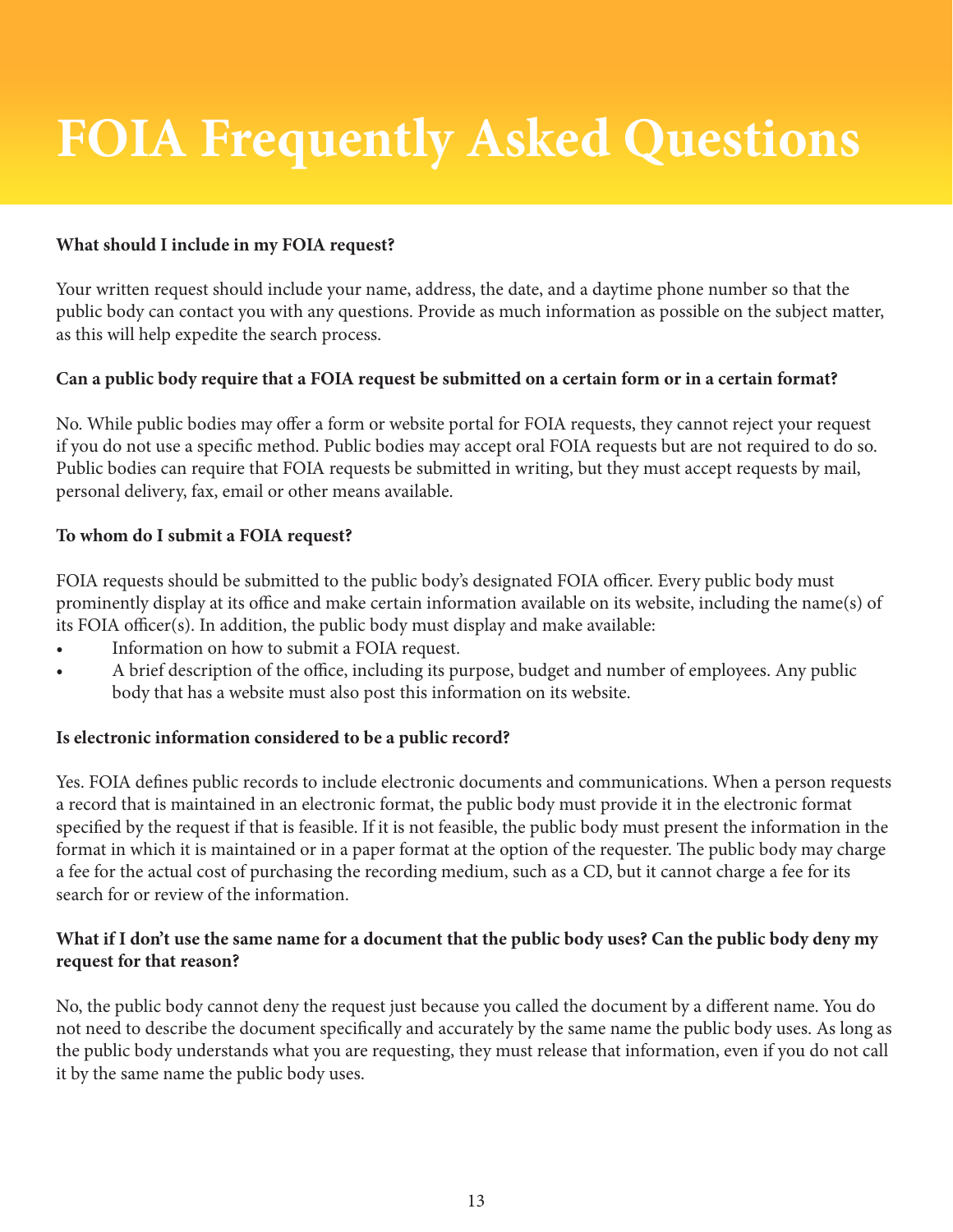# *FOIA Frequently Asked Questions continued*

#### **How many days does the public body have to respond to my FOIA request?**

A public body must respond to a FOIA request within five business days after the public body receives the request. Day one of the five-day timeline is the first business day after the request is received, not the date that the request was received. The public body may extend that time period for an additional five business days from the original due date if:

- The requested information is stored at a different location.
- The request requires the collection of a substantial number of documents.
- The request requires an extensive search.
- The requested records have not been located and require additional effort to find.
- The requested records need to be reviewed by staff who can determine whether they are exempt from FOIA.
- The requested records cannot be produced without unduly burdening the public body or interfering with its operations.
- The request requires the public body to consult with another public body that has a substantial interest in the subject matter of the request.

If additional time is needed, the public body must notify the requester in writing within five business days after the receipt of the request explaining the statutory reasons for the extension and when the requested information will be produced.

#### **When does the five business day time period start?**

On the first business day *after* the public body *receives* the request.

#### **What is a "business day" or "working day?"**

A "business day" or "working day" is a regular day of the week (Monday through Friday) when public offices and most businesses are open. Saturdays, Sundays and state holidays are not business days and cannot be counted in the five business day time period.

#### **What is the incentive for a public body to respond to my request within five business days (or 10 business days if extended)?**

Aside from the potential outcome that a court ultimately could impose a civil penalty of between \$2,500 and \$5,000 per violation, public bodies have an additional incentive to respond within the time limits set forth. In the event a public body fails to respond within five business days, it cannot charge for reproduction costs when it does produce the document or treat the request as unduly burdensome.

#### **Can I enter into an agreement with the public body to extend the deadline to respond?**

Yes, but the agreement must be in writing.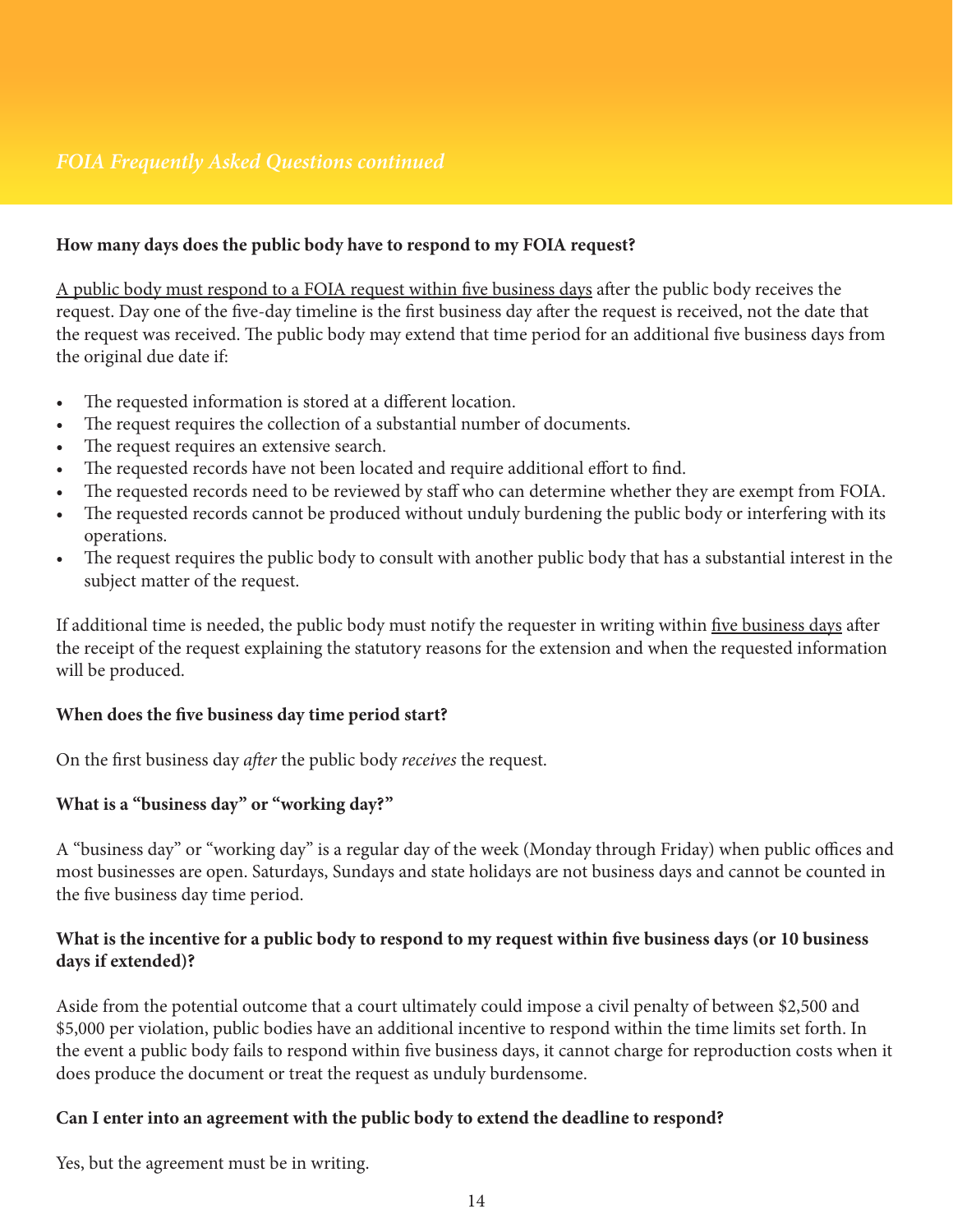## **Was the five business day response period changed because of the COVID-19 pandemic?**

No. The deadlines for responses remain the same. In light of office closings, remote work, and additional demands on public bodies during the pandemic, the PAC issued guidance encouraging requesters and public bodies to work together to agree on reasonable and appropriate response times.

## **Can the public body ask me why I want the information?**

No, except to determine if the request is for commercial reasons or if the requester seeks a fee waiver. See below for more details on commercial requests and fee waivers.

#### **FEES**

## **Can the public body charge for copies?**

Yes, but the fees are limited. For black-and-white letter or legal-sized paper (8 1/2 x 11 or 8 1/2 x 14), the first 50 pages are free, and any additional pages can cost no more than 15 cents per page. For color copies or abnormallysized copies, the public body can charge the actual cost of copying.

## **Can a public body charge for electronic copies?**

Yes, but only for the actual cost of the recording medium. For example, if information is produced on CDs, the public body may only charge the actual cost of purchasing the CDs. If a public body treats a FOIA request as voluminous, then it may charge certain fees based on megabytes of data provided, as detailed in the law.

## **Is it possible for a public body to waive the copying fees?**

Yes. Public bodies may waive or reduce copying fees if disclosure is in the public interest. A waiver or reduction may be available if:

- The request is for information on the health, safety, and welfare or the legal rights of the general public.
- The requester intends to disseminate the information.
- No personal or commercial benefit will be received from document disclosure.

## **GETTING INFORMATION IN ELECTRONIC FORMAT**

#### **Can I request the documents in electronic form?**

Yes, and the public body must provide you with those electronic documents in your requested format, if it is feasible for the public body. If that format is not available to the public body, they must provide the documents in the electronic format in which they are kept or on paper, at the option of the requester.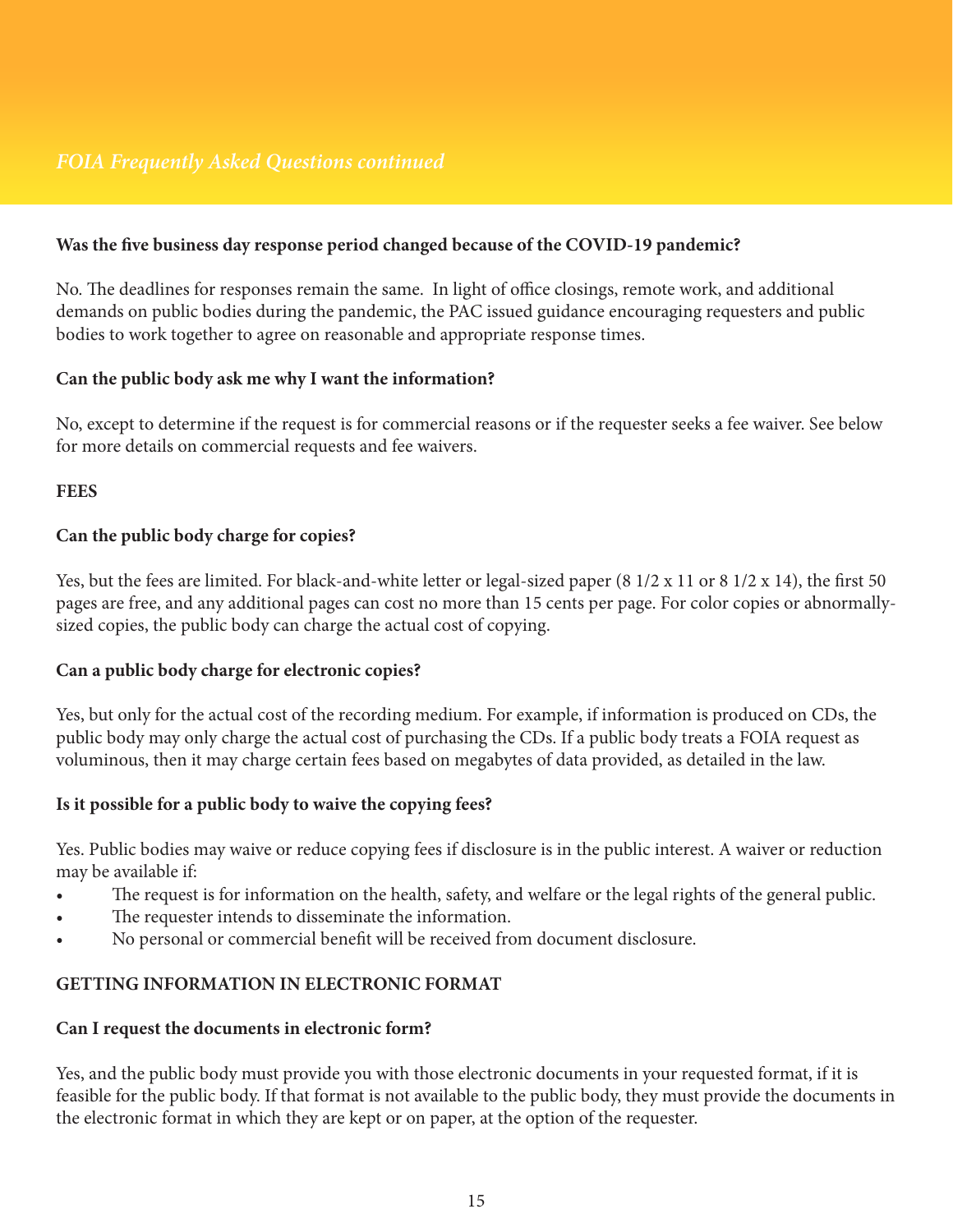## **If the public body has a database and the information I am seeking requires that the public body do a search of that database, does the public body have to conduct that search?**

Yes, and the public body cannot charge you for that search.

#### **Are emails subject to FOIA?**

Yes. All electronic communications (as long as they do not fall within an exemption) are subject to FOIA.

## **FOIA OFFICERS**

#### **What is a "FOIA officer?"**

A FOIA officer is a person appointed by the public body to ensure that the public body complies with FOIA. The FOIA officer's responsibility is to receive FOIA requests from the public and to send responses in compliance with FOIA. FOIA requires that each public body appoint at least one FOIA officer and that the FOIA officer(s) complete an electronic training program developed by the Attorney General's PAC. The training program must be completed annually.

## **Is every public body required to have a designated FOIA officer?**

Yes. Every public body must prominently display at its office certain information, including the name(s) of its FOIA officer(s). In addition, the office must display:

- Information regarding how to submit a FOIA request, and
- A brief description of the office, including its purpose, budget, and number of employees.

Any public body that has a website must also post this information on its website.

## **If the public body does not display the FOIA officer's information, what should I do?**

You can address the FOIA request to "FOIA Officer" using a general mailing or email address for the public body. A public body is responsible for forwarding all FOIA requests to its FOIA officer. However, the public body is required to post the name(s) of the FOIA officer(s), along with information concerning how to make a FOIA request, at the office of the public body as well as on any websites maintained by the public body. You may wish to call the public body to report that you were unable to locate the required information, or contact the Attorney General's PAC.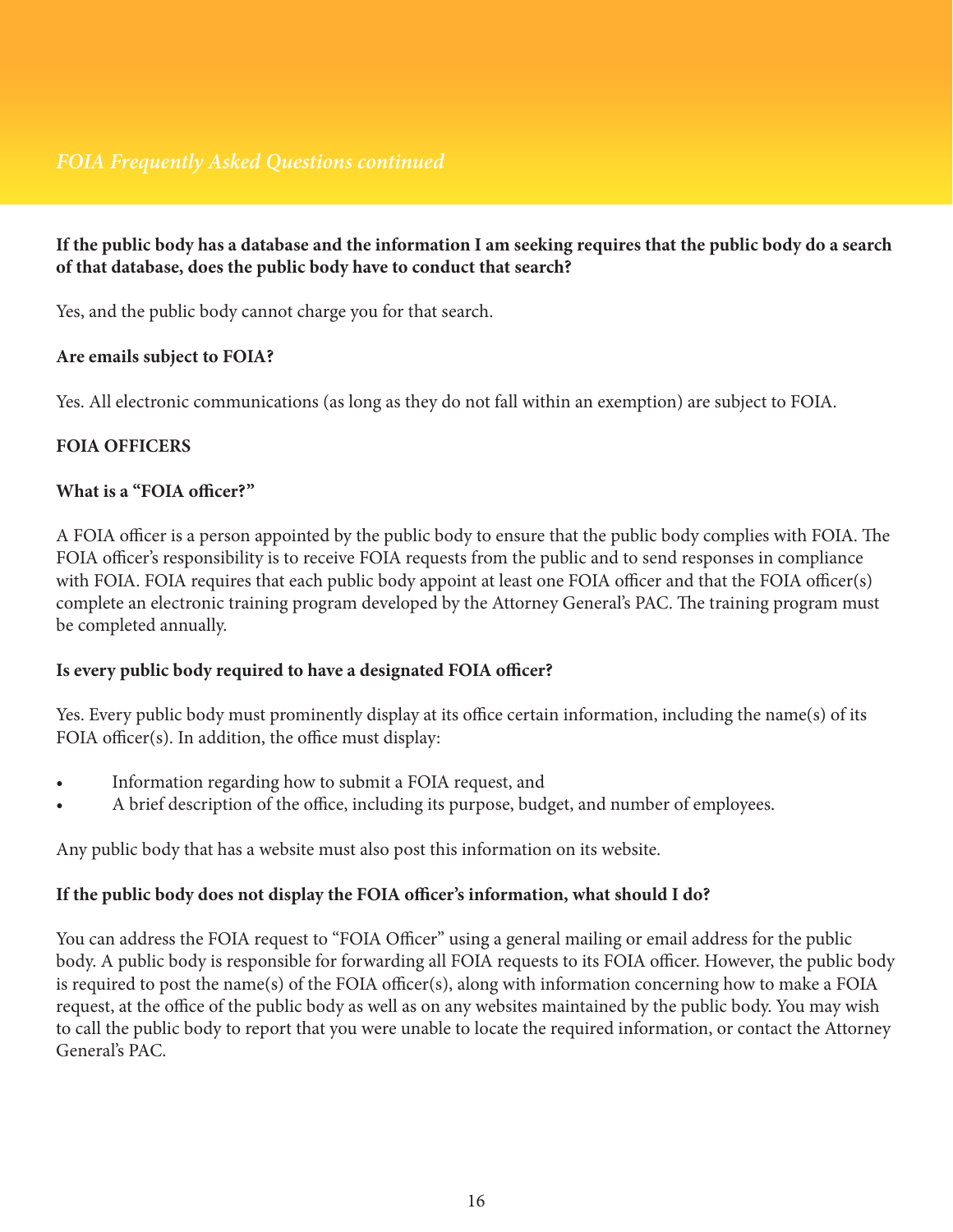## **WHAT TO DO IF THE PUBLIC BODY DOES NOT RESPOND**

#### **What can I do if the public body doesn't respond to my FOIA request?**

If the public body does not respond to your request within five business days after receiving it, then its inaction is considered a denial of your request. If that occurs, you can either file a request for review with the Attorney General's PAC or file a case in court.

## **WHAT TO DO IF YOUR FOIA REQUEST IS DENIED**

#### **What must the public body include in a denial?**

The denial must be in writing and must reference a specific legal reason under FOIA to justify withholding the record. If the denial is challenged in court, the public body has the burden of proving by clear and convincing evidence that the information is exempt from disclosure. The denial must also inform the requester of the right to seek review of the issue by the PAC in the Attorney General's Office, with the PAC's contact information, as well as the right to seek judicial review by filing a court case.

#### **What can I do if the public body denies my request for information?**

First, it is important to know that FOIA does include provisions that exempt some records and information from public disclosure, such as unique personal or private information, certain law enforcement records, preliminary drafts, business trade secrets, and requests that are unduly burdensome. If a public body has denied, in part or in full, your request for information, you can either file a request for review with the Attorney General's PAC or file a lawsuit in court.

#### **HOW TO FILE A REQUEST FOR REVIEW WITH THE PAC**

#### **What is a Request for Review?**

A request for review is correspondence that a requester may submit to the PAC if his or her request to inspect or copy a public record has been denied, or if the public body has failed to respond. This letter or email is a formal way of asking the PAC to take a look at the request and the public body's response (or lack thereof ) and determine if a FOIA violation has occurred. The request must be in writing, must be signed by the requester and must include (1) a copy of the FOIA request and (2) any responses, including denial letters, from the public body. It must be submitted within 60 calendar days of the public body's final response (or the date upon which a response from the body was due).

#### **Is there a deadline for submitting a Request for Review?**

Yes. The requester must submit a Request for Review to the PAC within 60 calendar days after the date of the final denial from the public body (or the date upon which a response from the body was due). Note that this time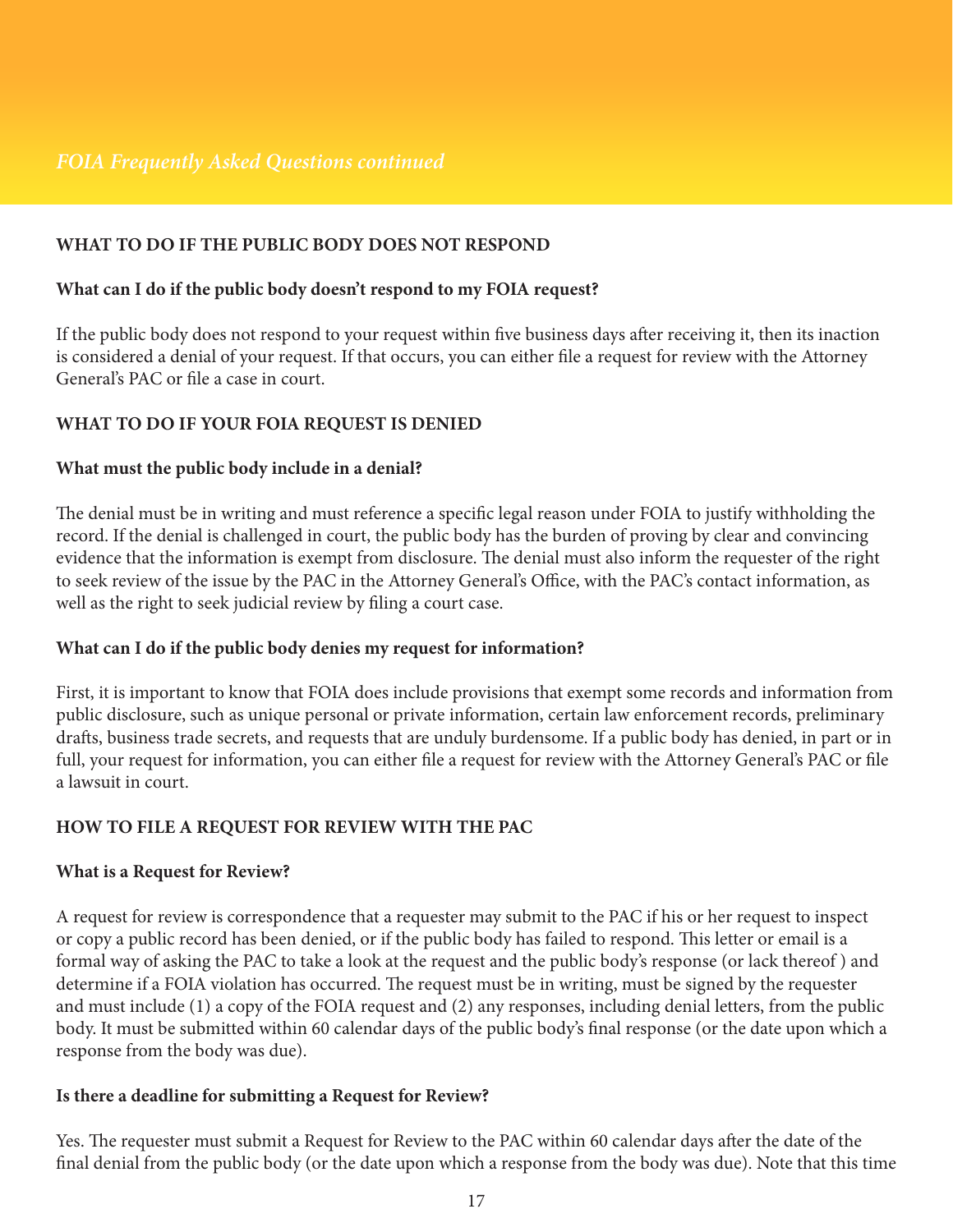# *FOIA Frequently Asked Questions continued*

limit is counted in calendar days (i.e., including Saturdays, Sundays, and holidays), not business days.

#### **How do I contact the PAC in the Attorney General's Office?**

The PAC is a part of the Public Access Bureau in the Attorney General's office and may be contacted as follows:

Sarah Pratt Public Access Counselor Office of the Attorney General 500 S. 2nd Street Springfield, Illinois 62701 Email: [publicaccess@atg.state.il.us](mailto:mailto:publicaccess%40atg.state.il.us?subject=) FOIA Hotline: 1-877-299-FOIA (1-877-299-3642)

The Request for Review does not need to follow any particular format. If you would like to use a sample request form, however, please visit our website at **IllinoisAttorneyGeneral.gov**.

#### **What does the PAC do with my Request for Review?**

The PAC will review your request and do one of the following:

- Review the issues in your FOIA dispute and determine that no further action is necessary. If the PAC decides that the alleged violations are unfounded, the PAC will inform you and the public body of that decision.
- Work to resolve your FOIA dispute with the public body. The PAC may choose to work informally to resolve the matter by means other than the issuance of a binding opinion. One of the ways that the PAC may work to informally resolve the matter is by issuing a non-binding determination letter. The PAC's decision to decline to issue a binding opinion is not reviewable.
- Issue a binding opinion to resolve the FOIA dispute. The PAC will review any information needed to analyze the FOIA dispute that you have with the public body and any additional information that you or the public body choose to provide. If the PAC decides to issue a binding opinion, the PAC must issue that opinion within 60 calendar days after receiving the request for review, unless the PAC extends the time by no more than 30 business days. If the PAC's opinion orders the public body to produce records, the public body may appeal the opinion to the circuit court. If the public body does not appeal the opinion and fails to disclose the records as ordered by the opinion, the Attorney General's office may sue the public body to enforce the opinion. If the opinion concludes that the records fall within a FOIA exemption and need not be disclosed, the requester may appeal the opinion to the circuit court.

#### **Can the PAC issue advisory opinions to public bodies?**

Yes. The PAC may assist any public body by issuing an advisory opinion to provide guidance on how to comply with FOIA. The public body may request an advisory opinion to obtain guidance on FOIA compliance. The request must contain sufficient accurate facts from which a determination can be made. The PAC may request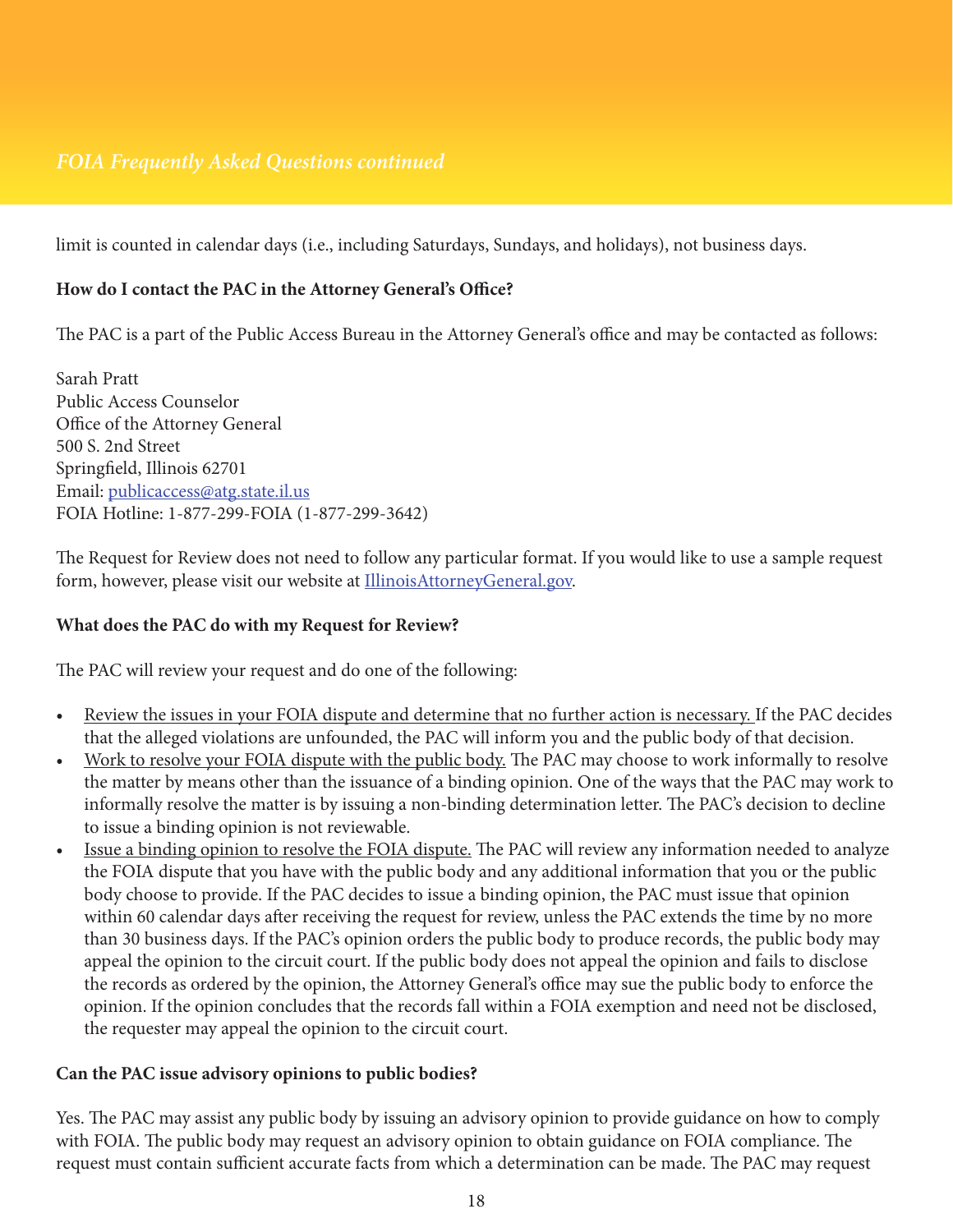additional information from the public body to facilitate the review. A public body that relies in good faith on an advisory opinion of the PAC is not liable for penalties in a subsequent lawsuit, so long as the facts upon which the opinion is based have been fully disclosed to the PAC. If compliance concerns a FOIA request that may be the subject of a Request for Review, the PAC may provide general advice but will not issue an advisory opinion.

## **Do I have to file a Request for Review with the PAC before I file a FOIA lawsuit in court?**

No. You can file a FOIA lawsuit in court after you receive a denial from the public body or after the PAC concludes a review of the matter. If the PAC decides to issue a binding opinion and you disagree with the opinion of the PAC, you can appeal the PAC's decision to circuit court. You should be aware that if you ask the PAC to review a matter and then decide, before the PAC completes the review, to go ahead and file a lawsuit without waiting for the PAC's decision, the PAC will immediately stop working on your request for review in order to allow your lawsuit to move forward.

## **What's the difference between my two appeal options: filing a Request for Review with the PAC or filing a suit in court?**

If the PAC issues a binding opinion deciding your case, then that opinion carries significant weight. If the losing party decides to appeal it to court, the court must give deference to the PAC's opinion and can only overturn it if it is clearly erroneous. If you decide not to seek assistance from the PAC and instead go straight to court, the public body has the burden to show that its denial was correct through clear and convincing evidence.

## **EXEMPTIONS – RECORDS THAT A PUBLIC BODY MAY WITHHOLD FROM DISCLOSURE**

## **What is considered a "public record?"**

"Public records" are defined in FOIA as "all records, reports, forms, writings, letters, memoranda, books, papers, maps, photographs, microfilms, cards, tapes, recordings, electronic data processing records, electronic communications, recorded information and all other documentary materials pertaining to the transaction of public business, regardless of physical form or characteristics, having been prepared by or for, or having been or being used by, received by, in the possession of, or under the control of any public body." Given this broad definition, FOIA is intended to cover any document, regardless of form, that pertains to government business.

## **Does "public record" include electronic information?**

Yes. FOIA defines public records to include electronic documents and communications. When a person requests a record that is maintained in an electronic format, the public body must provide it in the electronic format specified by the request, if that is feasible for the public body. If it is not feasible, the public body must present the information in the format in which it is maintained by the public body or in a paper format at the option of the requester. The public body may charge a fee for the actual cost of purchasing the recording medium, such as a CD, but may not charge a fee for its search for or review of the information.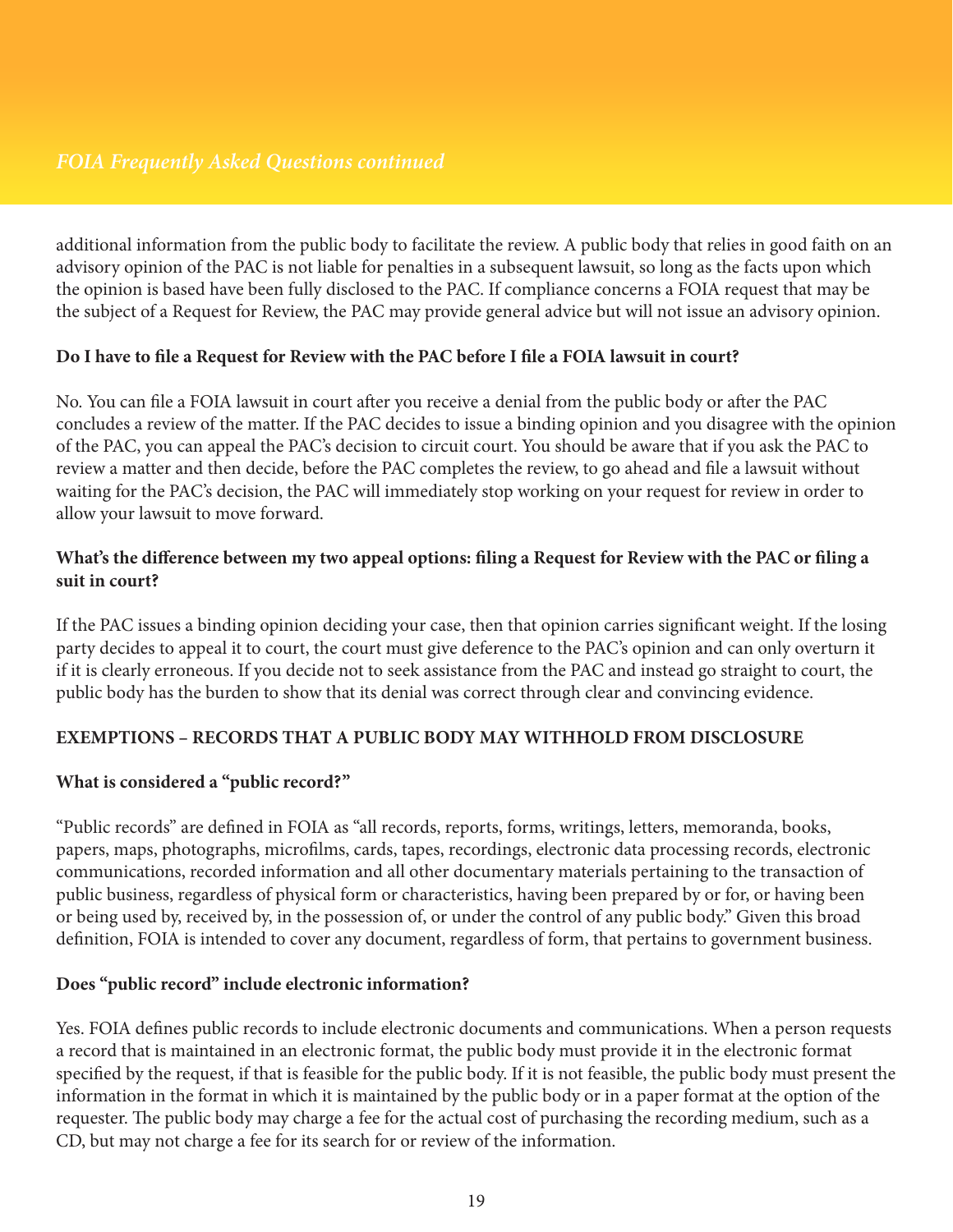## **What kind of information can a public body decline to provide to me in response to a FOIA request?**

FOIA has a presumption that all information is public, unless the public body proves otherwise. But there are several exceptions to public disclosure that include but are not limited to:

- Private information is exempt from disclosure under FOIA. FOIA defines "private information" as "unique identifiers, including a person's social security number, driver's license number, employee identification number, biometric identifiers, personal financial information, passwords or other access codes, medical records, home or personal telephone numbers, and personal email addresses." Under FOIA, "private information also includes home addresses and personal license plate numbers, except as otherwise provided by law or when compiled without possibility of attribution to any person."
- Personal information that, if disclosed, would constitute a clearly unwarranted invasion of personal privacy, unless the disclosure is consented to in writing by the person who is the subject of the information. Under FOIA, the "unwarranted invasion of personal privacy" means the "disclosure of information that is highly personal or objectionable to a reasonable person and in which the subject's right to privacy outweighs any legitimate public interest in obtaining the information." Disclosing information that relates to the public duties of public employees is not considered an invasion of personal privacy.
- Law enforcement records that, if disclosed, would interfere with a pending or reasonably contemplated proceeding or that would disclose the identity of a confidential source.
- Information that, if disclosed, might endanger anyone's life or physical safety.
- Preliminary drafts or notes in which opinions are expressed or policies are formulated, unless the record is publicly cited and identified by the head of the public body.
- Business trade secrets or commercial or financial information that is proprietary, privileged or confidential and that, if disclosed, would cause competitive harm to the person or business.
- Proposals and bids for any contract, until a final selection is made.
- Requests that are "unduly burdensome." (See next question).

## **What does "unduly burdensome" mean?**

An exemption exists for requests that are unduly burdensome. A request may be considered unduly burdensome if there is no way to narrow the request, and the burden on the public body to produce the information outweighs the public interest in the information. However, before relying on this exemption, the public body must first give the requester an opportunity to reduce the request to a manageable size. If it is still unduly burdensome, the public body must explain in writing the reasons why the request is unduly burdensome and the extent to which compliance will burden the operations of the public body. Such a response is considered a denial.

## **What is a "clearly unwarranted invasion of personal privacy?"**

FOIA contains an exemption for records that, if disclosed, would result in a "clearly unwarranted invasion of personal privacy." An "unwarranted invasion of personal privacy" means the "disclosure of information that is highly personal or objectionable to a reasonable person and in which the subject's right to privacy outweighs any legitimate public interest in obtaining the information." Under FOIA, disclosing information that relates to the public duties of public employees is not considered an invasion of personal privacy.